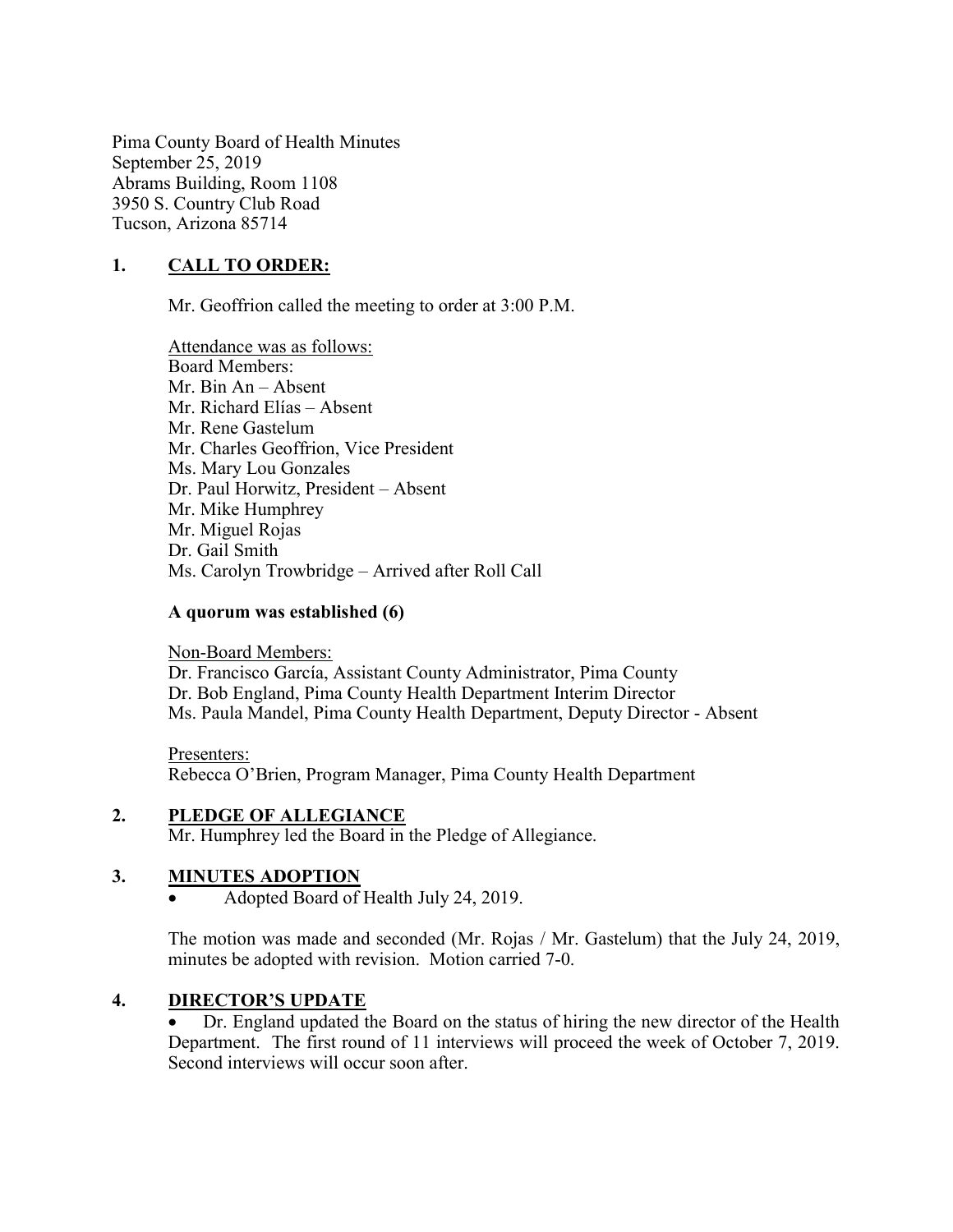Dr. England shared with the Board that Dr. Kathryn Kohler has been appointed by Supervisor Christy's district, to the Board effective September 27, 2019 and is expected to be at the next meeting on October 23, 2019.

 Dr. England gave a presentation on 'What the Heck are we Doing?' which discussed the importance of Public Health assessment, assurances, and policy development. The presentation will be provided to the Board members. Public Health and Health Care are different. Health Care is when a doctor sees a patient in the emergency room; that person is getting care at that moment. Public Health provides herd protection through community immunizations among many other services. One disease as example is Hepatitis A, which is transmitted via fecal oral transmission. After many months of proposing a herd immunization for Hepatitis A, Maricopa County approved immunization for childcare centers which ultimately prevented the community from acquiring this disease. This was a team effort that included public health educators and nurses, communications staff, and the elected officials that approved this initiative. Health care cannot provide this type of community protection however public health community immunizations do.

## 5. TOBACCO 21 / VAPING ORDINANCE:

 Dr. England introduced Dr. Francisco García who informed the Board that Tobacco 21 did not pass at the Board of Supervisors (BOS) meeting on September  $24<sup>th</sup>$ . Dr. Garcia stated that going into the BOS meeting on September  $24<sup>th</sup>$  there were three votes to support the Tobacco 21 initiative however the comments by advocates provided cover and lost the one vote that was needed. The initiative would have lost by the same margin during the August vote, however the Chairman deferred the vote for another month in the hope that a third supporter could be found. This was the motivation for the concessions that were made.

Dr. Garcia has been in communication with the City of Tucson, which passed Tobacco 21 unanimously on September 24, offering support and any background required to help them be successful. Tobacco prevention education will be the only role the Health Department has unless the BOS approves a future initiative. Dr. Garcia encouraged the Board members to meet with their BOS to express their thoughts about a future Tobacco 21 initiative and provide guidance.

Dr. Garcia notes vaping related deaths are up to 9 cases which is a compelling argument and merits continued attention and advocacy. Mr. Geoffrion thanked Mr. Humphrey and Ms. Gonzales for being at the BOS meeting and their efforts. There are over 500 hospitalizations for vaping related symptoms and asked if this is a good time to ramp up our educational efforts. Dr. Garcia stated that Dr. England and his staff will continue with their public health messaging and the Board should continue to educate and inform their BOS representative.

Dr. Garcia introduced Rebecca O'Brien who shared with the Board her team's approach in educating the community about the negative effects of tobacco/vaping. There are five coalitions that provide education in schools for students and teachers. The messaging of tobacco/vaping cessation comes from the Arizona Department of Health Services (ADHS) and Ms. O'Brien's team ensures the Health Department's messaging is in line and consistent with the ADHS.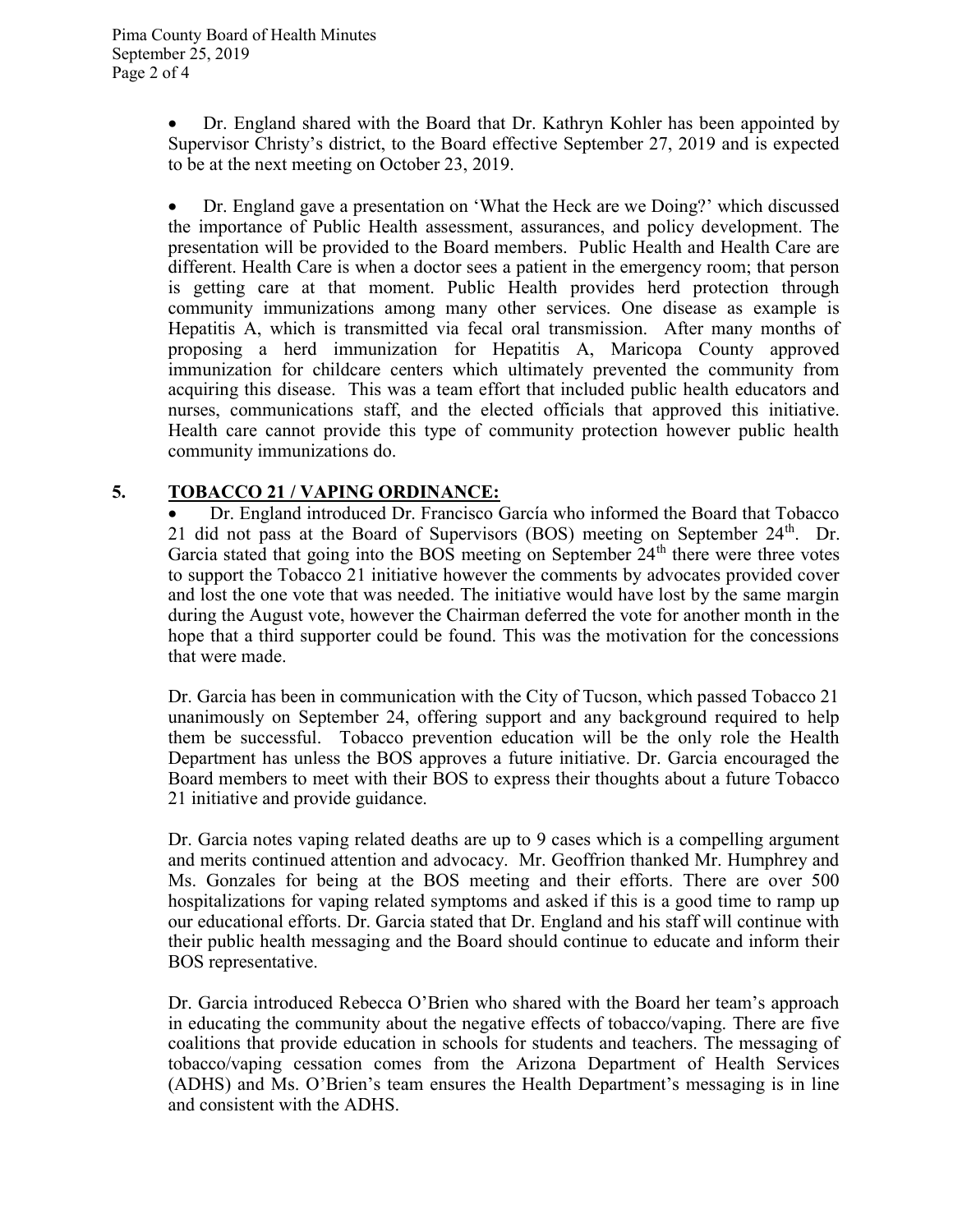Mr. Geoffrion inquired if a press conference would be appropriate. Dr. England responded that the Board members have more sway with their one-on-one meetings with the BOS then by contradicting the BOS in the public. The Board has more political capital by lobbying with the BOS. Mr. Rojas requested more data on the 500 hospitalizations to be used while lobbying their BOS representative. Dr. Garcia notes the Health Department has been involved in two investigations and neither of them were vaping related.

 Mr. Humphrey stated that the Health Department has an obligation to tell Mr. Huckelberry what enforcement is needed.. Mr. Humphrey stated that he didn't hear that information given at the BOS meeting and that the retailers basically wrote the ordinance. Mr. Humphrey stated that one of BOS members asked what the level of compliance is currently to selling tobacco/nicotine products to those underage. The response was that 'they' do a good job. My Humphrey doesn't think that is fact. There is a survey where 40% of vaping products is sold to underage youth. That doesn't sound like compliance. Telling the BOS that retailers are already doing a good job allows the BOS to question the regulation and have reservations. Mr. Humphrey recommends that the Health Department be more truthful when proposing ordinances on what is and what is not going to work.

 Dr. Garcia disagreed with Mr. Humphrey's characterization. The facts as presented to the BOS are a matter of public record and the subject of three publically available memoranda (available on the Administrator's web site). What was presented to the BOS was a well-crafted ordinance that was defeated. Dr. Garcia made concessions to gain a third vote in order to achieve a policy objective. Even with its revisions, the ordinance would have identified retailers of these products and provided a path to bring them into compliance. Dr. Garcia reminded the Board that the City has had a license and ordinance in place to prohibit retail activity with minors for years, and only they can speak to enforcement and compliance.

 Mr. Humphrey stated that he understands that there weren't three votes and his main concern is to be honest about the retail side of this because the retailers shouldn't get a pass. There's a lot of suspicion that the retailers are not following the rules. Dr. Garcia stated that there isn't data to make this representation. Mr. Humphrey stated that there isn't data indicating the retailers are doing a good job either and that's his point as what was said to the BOS was that the retailers are doing a good job. Dr. Garcia said the notes from BOS meeting are a matter of public record (and are available on the Clerk of the Board's website) should they wish to further scrutinize this issue. Mr. Geoffrion stated that it's important for the Board to have data and/or presentations to use in the Board's dialogue with the BOS. Ms. O'Brien stated that in the last three years approximately 150 retailers have had sting operations in their establishments and 15% sold combustible tobacco to underage persons. This information was in the memos and provided to the BOS.

## 6. BOARD OF HEALTH BY-LAWS / BOH MEMBERSHIP:

• Mr. Geoffrion shared with the Board that the by-laws require an annual meeting in July of each year for electing a president and a vice-president for the ensuing year. The procedure is the president appoints a chair of a nominating committee. Dr. Horwitz appointed Mr. Geoffrion to be the chair of this committee who in turned asked Dr. Smith